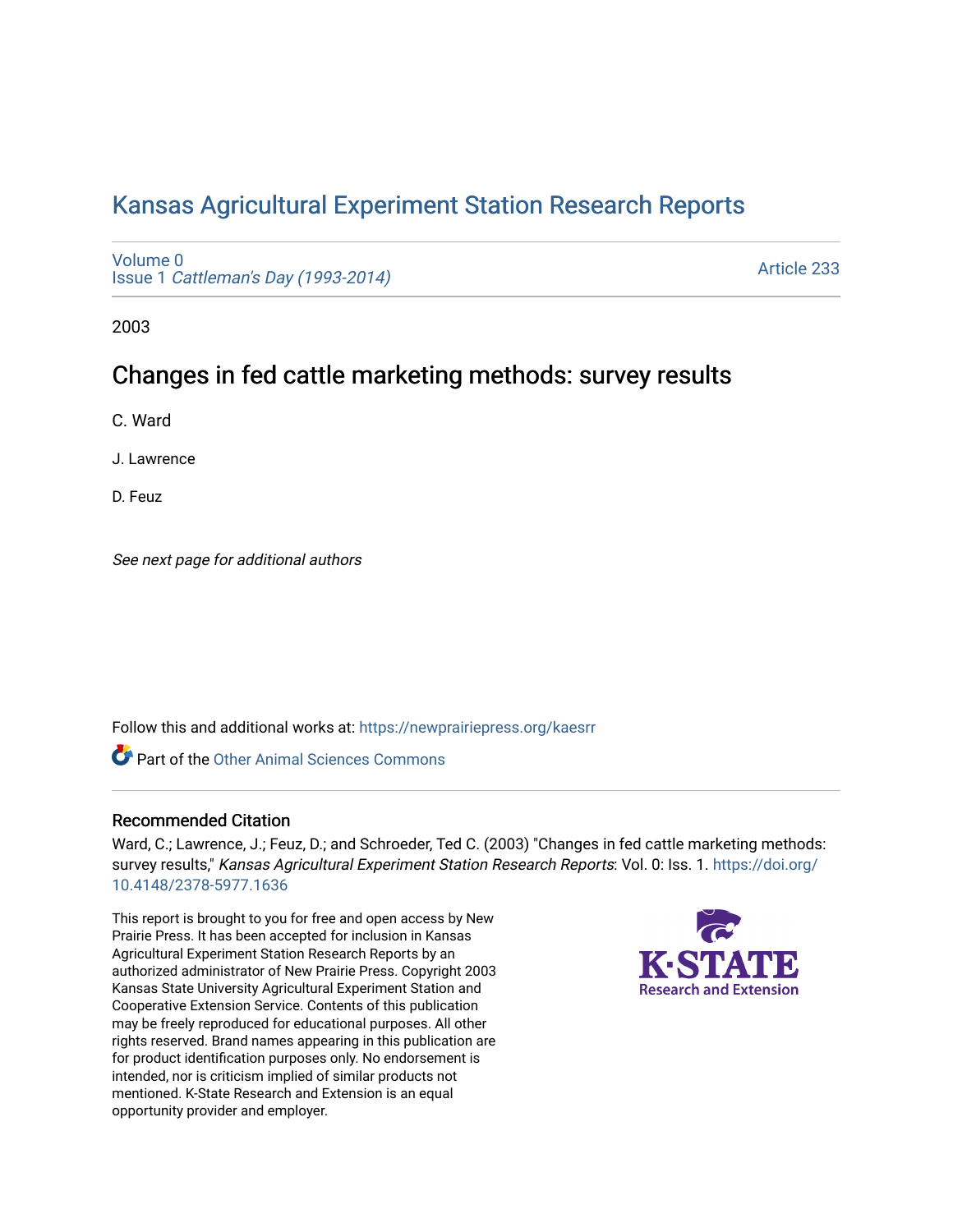## Changes in fed cattle marketing methods: survey results

### **Abstract**

Significant changes in fed cattle marketing methods have occurred over time. This report summarizes a survey conducted to determine current and intended marketing practices of cattle feeders. Use of marketing agreements has increased over time. In 1996, 23% of cattle fed by survey respondents were sold under some type of marketing agreement. This increased to 52% in 2001 and was expected to increase to 65% by 2006. Use by cattle feeders of cash live and carcass weight pricing is expected to decline, and grid pricing is expected to increase substantially over time. The percentage of cattle that survey respondents marketed using cash markets declined from 82% in 1996 to 53% in 2001, and it is expected to be only 33% by 2006. Grid pricing increased from 16% of marketings in 1996 to 45% in 2001, and this is expected to reach 62% by 2006. Respondents indicated a strong desire to have grid base prices tied to boxed beef or retail markets, but a slightly less strong desire to have base prices negotiated.

### Keywords

Cattlemen's Day, 2003; Kansas Agricultural Experiment Station contribution; no. 03-272-S; Report of progress (Kansas State University. Agricultural Experiment Station and Cooperative Extension Service); 908; Beef; Marketing methods; Cattle feeders

#### Creative Commons License



This work is licensed under a [Creative Commons Attribution 4.0 License](https://creativecommons.org/licenses/by/4.0/).

#### Authors

C. Ward, J. Lawrence, D. Feuz, and Ted C. Schroeder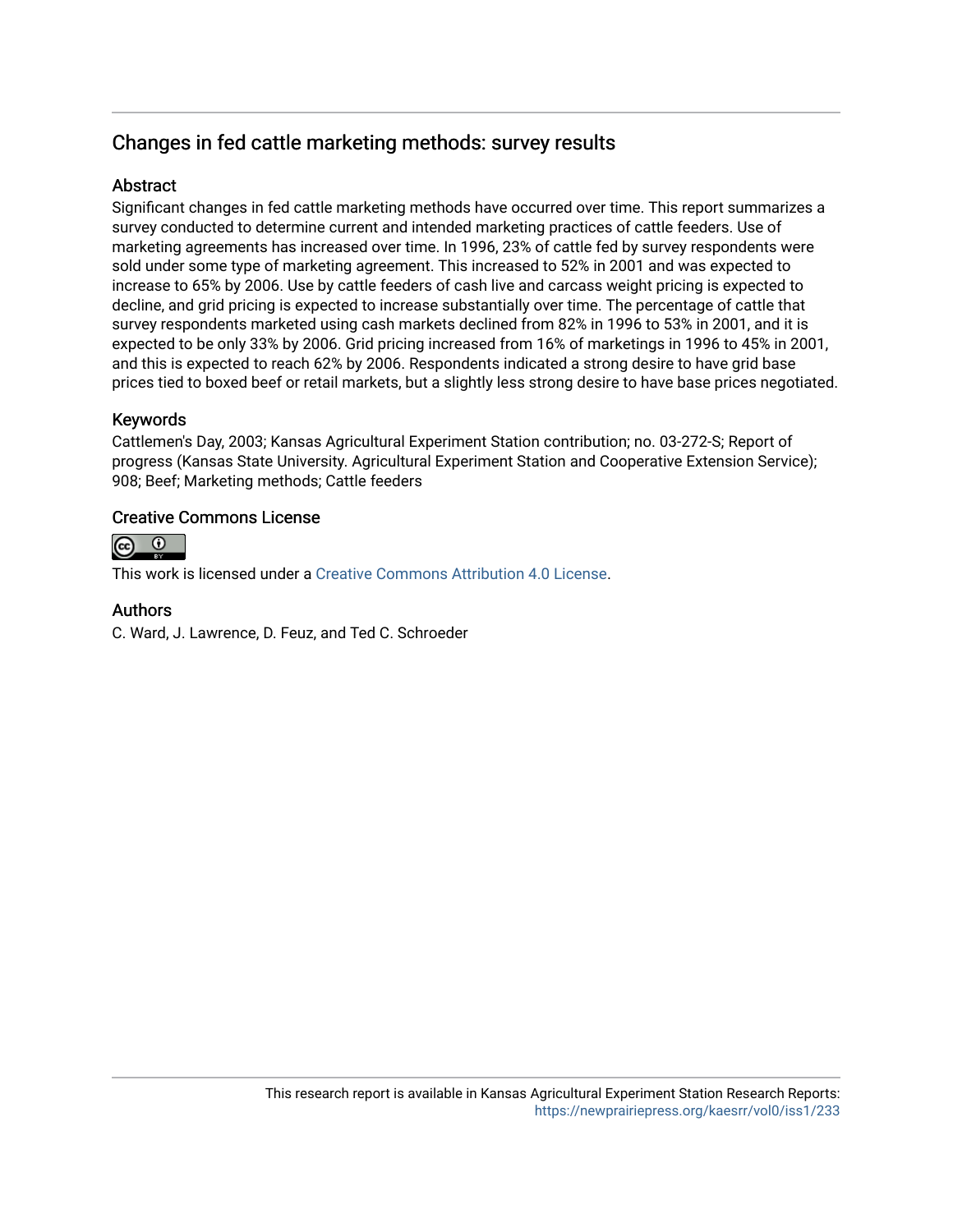#### **CHANGES IN FED CATTLE MARKETING METHODS: SURVEY RESULTS**

*T. Schroeder 1, C. Ward 2, J. Lawrence 3, and D. Feuz 4* 

#### **Summary**

Significant changes in fed cattle marketing methods have occurred over time. This report summarizes a survey conducted to determine current and intended marketing practices of cattle feeders. Use of marketing agreements has increased over time. In 1996, 23% of cattle fed by survey respondents were sold under some type of marketing agreement. This increased to 52% in 2001 and was expected to increase to 65% by 2006. Use by cattle feeders of cash live and carcass weight pricing is expected to decline, and grid pricing is expected to increase substantially over time. The percentage of cattle that survey respondents marketed using cash markets declined from 82% in 1996 to 53% in 2001, and it is expected to be only 33% by 2006. Grid pricing increased from 16% of marketings in 1996 to 45% in 2001, and this is expected to reach 62% by 2006. Respondents indicated a strong desire to have grid base prices tied to boxed beef or retail markets, but a slightly less strong desire to have base prices negotiated.

#### **Introduction**

 The fed cattle marketing environment has changed dramatically over the last decade. Increased use of various pricing methods, including value-based pricing, price grids, formula pricing, marketing agreements, and alliances, have displaced the once dominant negotiated cash live and dressed weight fed cattle trade. Recent evolution away from cash negotiated trade suggests a new center of fed cattle price discovery is probable.

 Changes in fed cattle marketing methods and resulting impacts on price and other market information have recently brought numerous policy proposals to the forefront. Certainly, the change from voluntary to mandatory price reporting in fed cattle and wholesale boxed beef markets is one notable example of a policy change intended to address producer concerns about availability of reliable and representative price information and terms of trade. Recent proposals intended to prohibit various forms of beef processor ownership and control of fed cattle are examples of policy issues motivated by changes occurring in fed cattle markets.

 To gain a better understanding of the nature of recent and expected changes occurring in fed cattle marketing and pricing methods, a survey of cattle feeders located in the southern plains and corn belt region was undertaken. The primary objectives summarized here were: 1) to determine the extent of recent and future expected changes in cattle feeder use of marketing agreements and alliances, 2) to quantify how cattle pricing methods are changing over time, and 3) to determine feedlot manager attitudes regarding fed cattle marketing and pricing issues.

 $\overline{a}$ 

<sup>&</sup>lt;sup>1</sup>Department of Agricultural Economics.

<sup>&</sup>lt;sup>2</sup>Oklahoma State University.

<sup>&</sup>lt;sup>3</sup>Iowa State University.

<sup>&</sup>lt;sup>4</sup>University of Nebraska.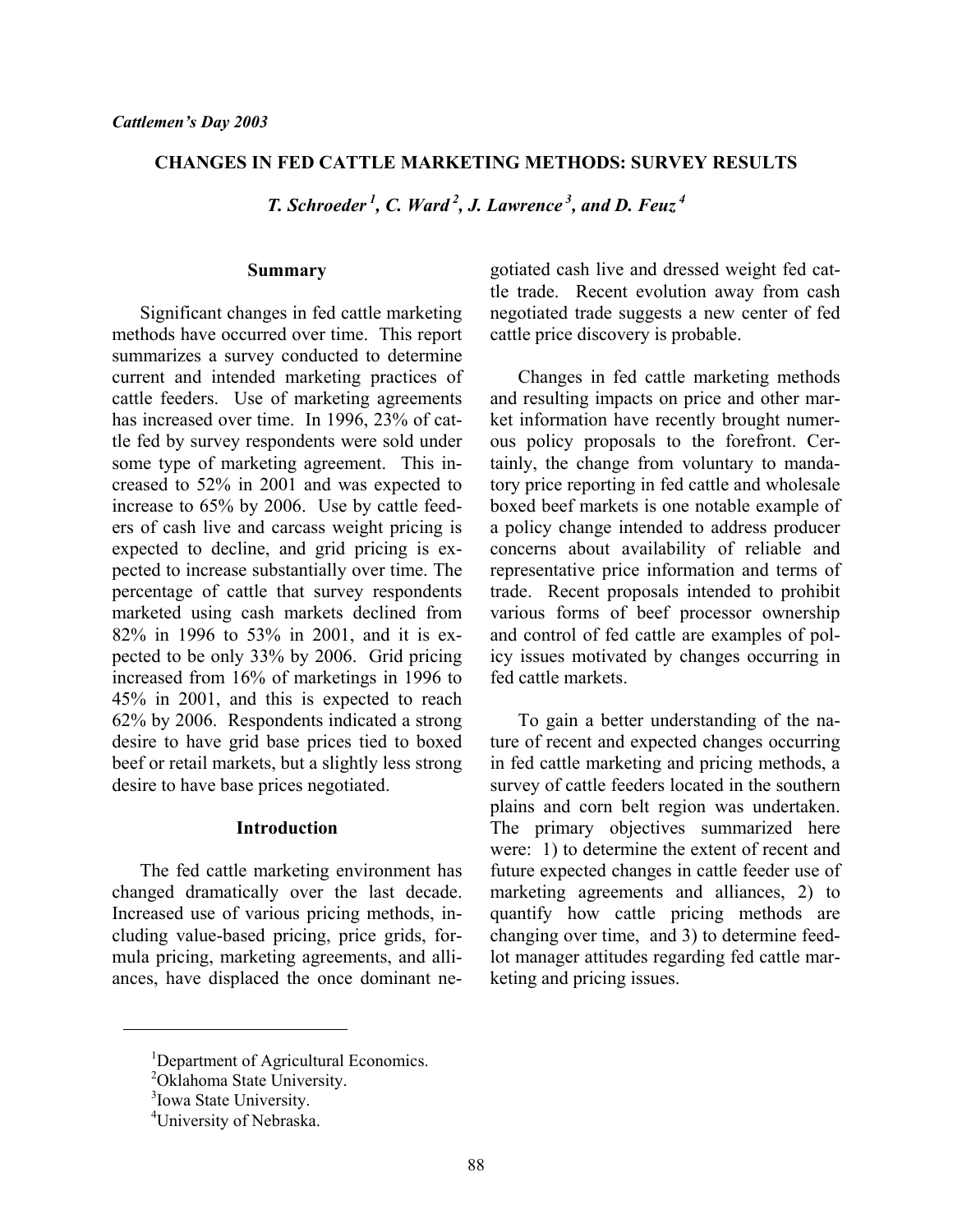#### **Experimental Procedures**

 To accomplish the objectives of this study, a survey was conducted in March 2002 of cattle feedlots located in Kansas, Iowa, Texas, and Nebraska. Overall, 1501 feedlots were surveyed, and 316 returned useable responses (21% response rate). Consistent with the types of feeding companies located in each respective state, smaller yards with less than 5,000 head annual marketings were mostly in Iowa (96% of Iowa respondents) followed by Nebraska (39% of Nebraska respondents). Kansas and Texas respondents tended to be more represented by feeding companies that marketed more than 5,000 head per year and several companies that marketed in excess of 100,000 head in 2001.

#### **Results and Discussion**

 Survey results revealed substantial changes occurring in the way fed cattle are marketed. In 1996, marketing agreements and alliances were uncommon with only 25% of respondents indicating that they had marketed at least some cattle under a marketing agreement without an alliance, while 11% had marketed cattle under an alliance; a total of 30% had been involved in one or both types of marketing agreements (Figure 1). In 1996, the average percentage of each respondent's fed cattle that were marketed under an agreement without an alliance was 9% and with an alliance was 4%. However, larger operations were more likely to participate in marketing agreements, so 14% of total fed cattle were marketed in a marketing agreement and 8% in a marketing alliance in 1996. Both alliance and marketing agreement participation increased by 2001, with alliances increasing to 45% of respondents marketing at least some cattle in an alliance, which represented an estimated 27% of fed cattle marketed. Overall, marketing agreements in 2001 represented 52% of estimated cattle marketed by survey

respondents. Alliances and marketing agreements were expected to increase in 2006 to approximately 65% of fed cattle marketed by respondents (Figure 1).

 Cattle feeders indicated that the most important reasons they were entering into marketing agreements was that such arrangements enabled them to acquire quality and yield grade premiums as well as obtain detailed carcass data. Detailed data are necessary to provide cattle feeders with important information to identify problem areas and make appropriate adjustments. For those that were involved in an agreement of some type in 2001, the third most important motive was securing a buyer for their cattle. The least important motive, especially for those in current agreements, was that the producer was pressured by a packer to enter into an arrangement. This suggests the decision to enter into an agreement is something producers make on their own volition.

 The vast majority of survey respondents used the cash market for at least some of their fed-cattle marketings. However, the trend was clearly downward over time, declining from 97% of respondents using the cash market (live and/or carcass weight) in 1996 to 70% expected in 2006. The percentage of respondents using grid pricing for at least some of their fed-cattle marketings increased dramatically from 23% in 1996 to 88% in 2001; 88% also indicating they planned to market at least some fed cattle using grids in 2006.

 The percentage of fed cattle marketed using various methods suggests increasing use of grid marketing and reduced use of live or carcass-weight pricing. In 1996, the average number of fed cattle that respondents marketed using live or carcass weight was 90%, which declined to 55% in 2001 and was expected to decline to only 36% by 2006. Use of grids increased from 8.1% of average re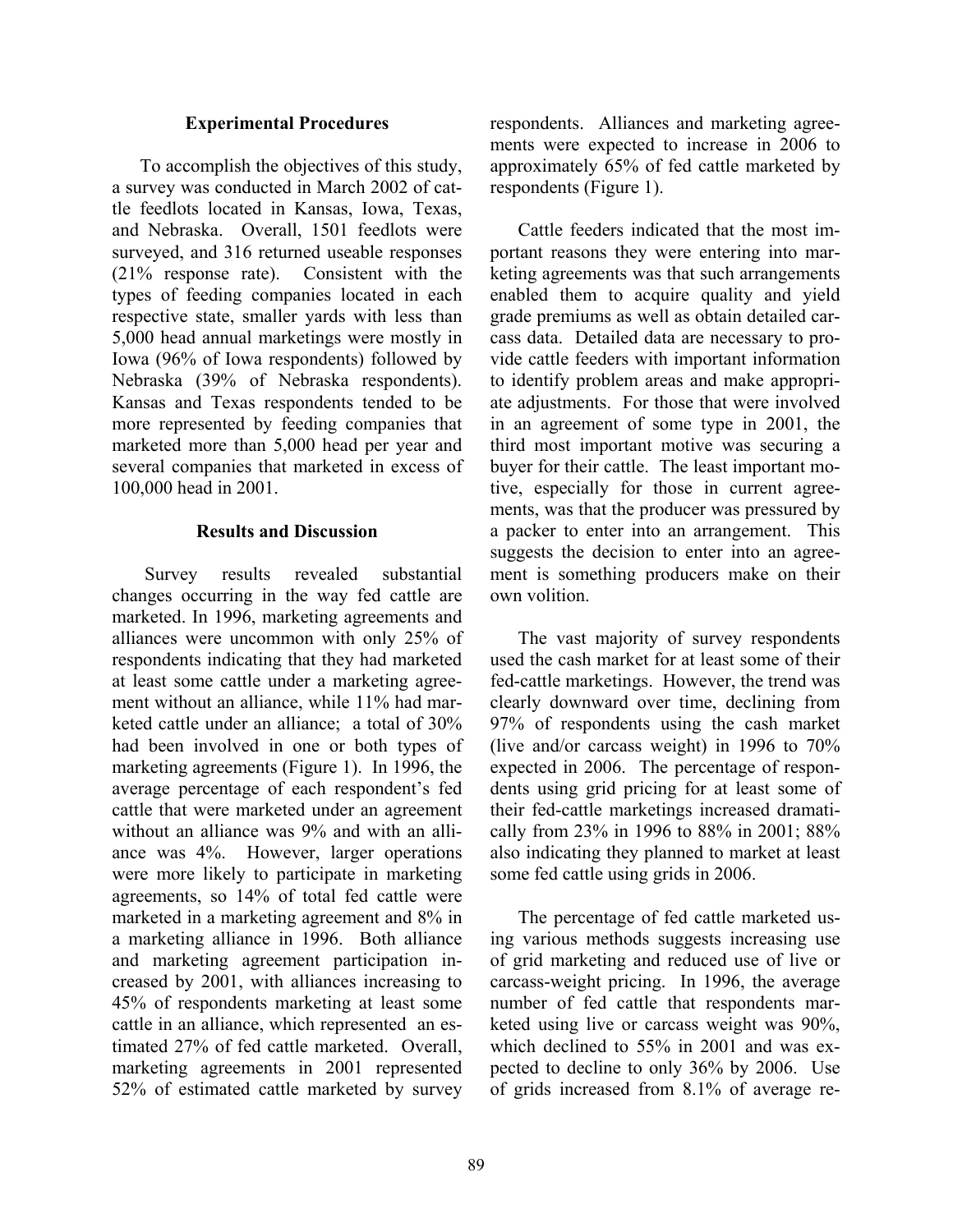spondent cattle in 1996 to 44% in 2001 and to an expected 60% by 2006. Weighted by respondents' 2001 fed-cattle marketings, the percentage of cattle priced using grids increased from 16% in 1996 to 45% in 2001 and to 62% expected by 2006 (Figure 2).

 Related to these changes in marketing practices, cattle feeders have also developed concerns about declining cash market trade and they hold a variety of opinions about how best to deal with these changes. Respondents generally agreed that base prices in grids should be tied to boxed beef or retail prices and somewhat agreed that negotiated base prices in grids are preferred to formula prices. Survey respondents also tended to agree that reduced trading in the cash market would be harmful to the beef industry. This is particularly interesting because cash trade appears likely to continue to decline in the future.

 The question evoking the most polar responses from cattle feeders was whether beef packers should be banned from owning or feeding cattle. Feeders frequently responded with three scores of 1 (strongly disagree), 5 (neutral), or 9 (strongly agree). Overall, respondents tended to feel that packers should not be allowed to feed cattle. The most common response was a 9 (48% of respondents) and the second most common was a 5 (15% of respondents). Further, this issue had considerable regional diversity. Feeders located in Iowa agreed most strongly (average score of 7.7, with 60% giving a response of 9). In contrast, cattle feeders in Kansas and Texas were neutral with average scores of 5.4 and 5.2, respectively. However, Kansas and Texas producers were somewhat divided, with the most common responses by producers located in each state being 1, 5, and 9. There was a tendency for producer feelings regarding this issue to be related to feeding operation size. Larger cattle feeding operations were considerably more inclined on average to disagree

(though not unanimously as all feedlot size categories included responses ranging from 1 to 9) that packer feeding or ownership should be banned relative to smaller operations. Thus, the geographic dispersion in response appears related to operation size.

 Respondents generally did not feel that packers should be prevented from contracting or forming marketing agreements with cattle feeders (average response 4.8). Similarly, respondents generally felt that packers should not be prevented from contracting or forming agreements with retailers (average response 4.2).

 Results of this survey document the extent to which use of cash fed-cattle markets is expected to continue to decline over time. A dilemma presents itself because at the same time as cash fed-cattle markets are declining, survey respondents indicate concerns that reduced cash fed-cattle trade is harmful to the industry. It is not surprising, therefore, that respondents prefer to have base prices in grids tied to boxed beef or retail markets. Dwindling volume of cash trade may make this necessary. However, most grid base prices are tied to plant average or local cash market prices and respondents expect these to continue to be important sources of base prices in the future. As the cash fed-cattle market volume declines, concerns about how representative plant average and local cash-market prices may be is likely to increase. Cattle feeders and beef packers together need to find other sources of base prices than cash fedcattle prices or plant averages. If they do not, momentum for policies attempting to force various marketing or pricing methods upon the industry are possible at some point in the future.

 Respondents indicated that grid pricing and marketing agreements have enabled producers to obtain greater information regarding